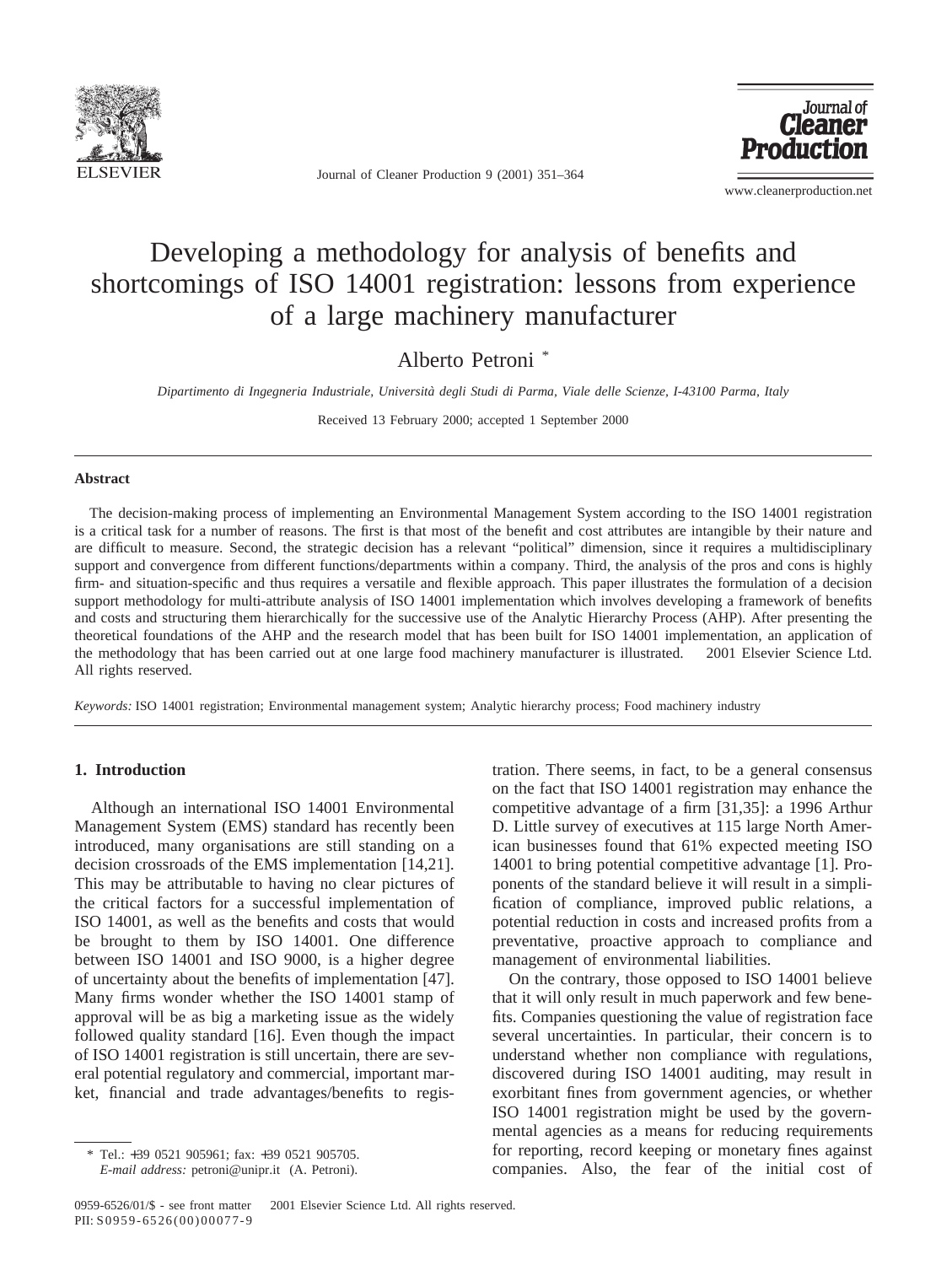implementing an EMS can be discouraging to some organisations especially smaller companies [19].

For these reasons, the availability of analytical instruments supporting a sound evaluation of costs and benefits of ISO 14001 registration is of a great importance [28,44].

The rationale and the justification for investigating the viability and applicability of innovative decision-support methodologies to the environmental issues is to be traced back to a couple of main reasons:

first, companies will decide to register only if it is in their own best interest, only if the decision maker can defend the decision to critics. Approaches to gain support within an organisation for implementation of ISO 14001 and to improve the chances of success once implementation has begun are, thus, critical [20]; since complying with ISO 14001 will involve input from multiple departments throughout the company, a business should tap talent from its firm. Chances for success without multidisciplinary support are remote, and any attempt to single-handedly build a business case for ISO 14001 without inter-disciplinary input will only alienate others [50].

However, the analysis and justification of investment in ISO 14001 are quite difficult and challenging tasks for a number of reasons. First, implementing ISO 14001 standards can be compared with an investment wherein most of the cost and benefit attributes are intangibles and are difficult to quantify [7]. Also the benefits and costs must be viewed from a strategic perspective. In fact, environmental managers need to prioritise environmental programs using the same criteria as the company as a whole [30]. To achieve broader benefits from environmental management investments, it has been shown how organisations must first develop a methodology for aligning their environmental management activities with the organisation's strategic business goals and create a plan for systematically managing continuous improvement to achieve these goals [10,23,24,35,38]. In addition, organisations must implement this strategy at the business unit and facility level in a manner that integrates environmental management activities with the organisation's core business processes to achieve improved product and service performance [40].

Another source of difficulty is that even for those benefits that are seemingly measurable (e.g., environmental management cost-savings), it can be difficult for an organisation to conclude that the EMS alone is responsible for a given outcome given all the other changes occurring in the organisation. For example, one organisation may identify some specific environmental management cost-savings while implementing the EMS, without being able to identify to what extent EMS implementation is responsible for the improvement.

Clearly the problem at hand involves a multi-attribute deterministic decision. One of the most effective approaches to such decisions is using the Analytic Hierarchy Process (AHP) [25]. The AHP organises feelings, intuition, and logic in a structured approach to decision making, which proves beneficial in an environment that has predominantly intangible attributes. AHP enables one to structure a system and its environment into mutually interacting elements and then to synthesise them by measuring and ranking the impact of these elements on the entire system. AHP is a methodology that has proven particularly effective as a decision-making tool. In particular, its methodological peculiarities have made the AHP approach a valuable instrument supporting the strategic decisional processes. These properties have made the AHP methodology quite popular and it has been effectively used in the analysis and justification of various investment scenarios as well as numerous decision problems involving corporate planning, marketing strategy, energy policies, project selection, budget allocation, and portfolio selection.

This paper examines and discusses the critical factors for taking an ISO 14001 implementation decision in manufacturing industries. Furthermore, it explains the formulation of a methodology for multi-attribute analysis of ISO 14001 registration which involves developing cost and benefit attribute sets and structuring them hierarchically for analysis by the AHP. The methodology has been successfully applied at one large manufacturer of food machinery.

Based on the above premises, the structure of the paper is as follows: Section 2 introduces the ISO 14001 system standards, Section 3 discusses the benefits and drawbacks of the registration as presented in the literature, Section 4 provides an overview of the analytic hierarchic process and finally Section 5 is devoted to the illustration of the results of the application of such a methodology to the specific case investigated.

#### **2. Overview of ISO 14000 system**

The ISO 14000 series of international standards have been developed for incorporating environmental aspects into operations and product standards. In September 1996, the international committee finalised the ISO 14000 standards for environmental management systems. Similar to the Quality Management System (QMS) implemented for ISO 9000, the ISO 14000 requires implementation of an EMS in accordance with defined internationally recognised standards (as set forth in the ISO 14001 specification). The ISO 14001 standard specifies requirements for establishing an environmental policy, determining environmental aspects and impacts of products/activities/services, planning environmental objectives and measurable targets, implementation and